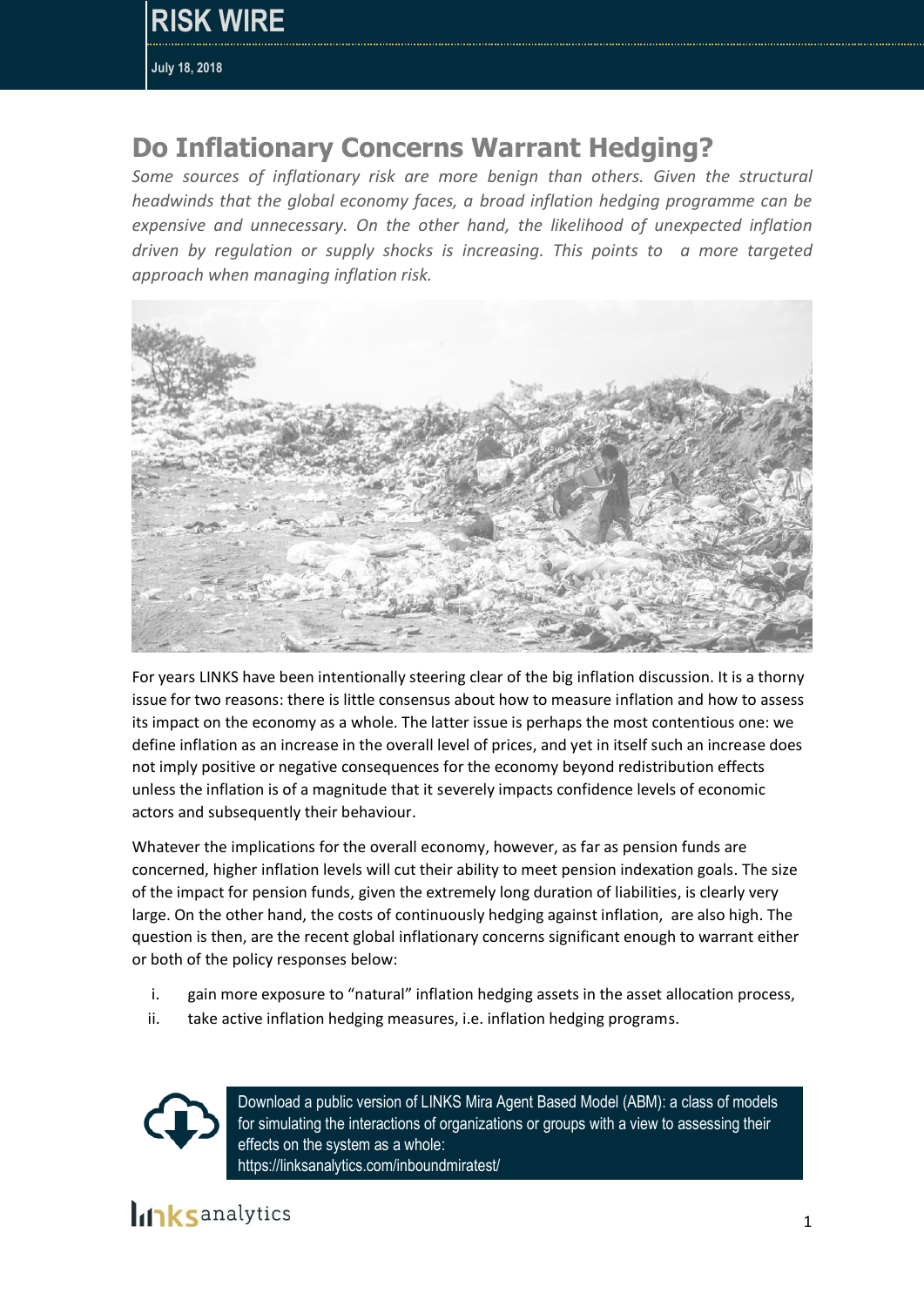This issue of Risk Wire examines the multiple secular trends that have opposite effects on the long-term inflation risk. It attempts to reconcile the effects of the multiple secular trends and arrive at the likely level of steady-state inflation going forward.

To summarize our main findings: we have used our Agent Based Model MIRA to assess the impacts of different types of cost-push inflationary shocks. Our research shows that typical demand-driven "predictable" inflation is unlikely to appear any time soon. However, cost-push inflation, whether caused by the traditionally known or other, newly identified sources of inflation, can still at any time impact economies. Therefore, in our view, a structured inflation hedging programme cannot be justified. We would suggest to protect portfolios against these 'event-driven' inflation episodes via (financial) assets with specific industry exposures.

### Does the Measurement Matter?

Measuring the changes in general price level is not straight forward and the fact that inflation compensation has become a political battle ground has not helped the issue. Co-existence of multiple indices: CPI, core CPI, GDP Deflator, Personal Consumption Expenditure (PCE) at any given time only adds to the confusion. To be clear, all of these indices have their drawbacks. Consumer Price Inflation (CPI) has been criticized for both under-estimating and over-estimating inflation at different times: substitution, the Wal-Mart effect, quality bias, quality of life factors are all examples of how inflation measures are imperfect.

One drawback is shared by all these different, generally known and used measures of inflation: none of them has included the price (development) of externalities, even though technology nowadays enables us to account for most of the externalities. We are able to put a price tag on externalities and the increased attention for ESG aspects of investments points to an increased awareness that externalities are becoming more 'valuable'. It is very likely that the question is not IF but when these externalities will be priced and become part of these inflation measures.

However, using what we have and looking back in history (Figure 1) as well as at the most recent readings (Figure 2) of the US inflation measures, one conclusion is clear: no matter the calculation method, inflation levels have gone through structural decline over the past decades.



**Figure 1: PCE, CPI, Core CPI and GDP Deflator, Source: Bloomberg**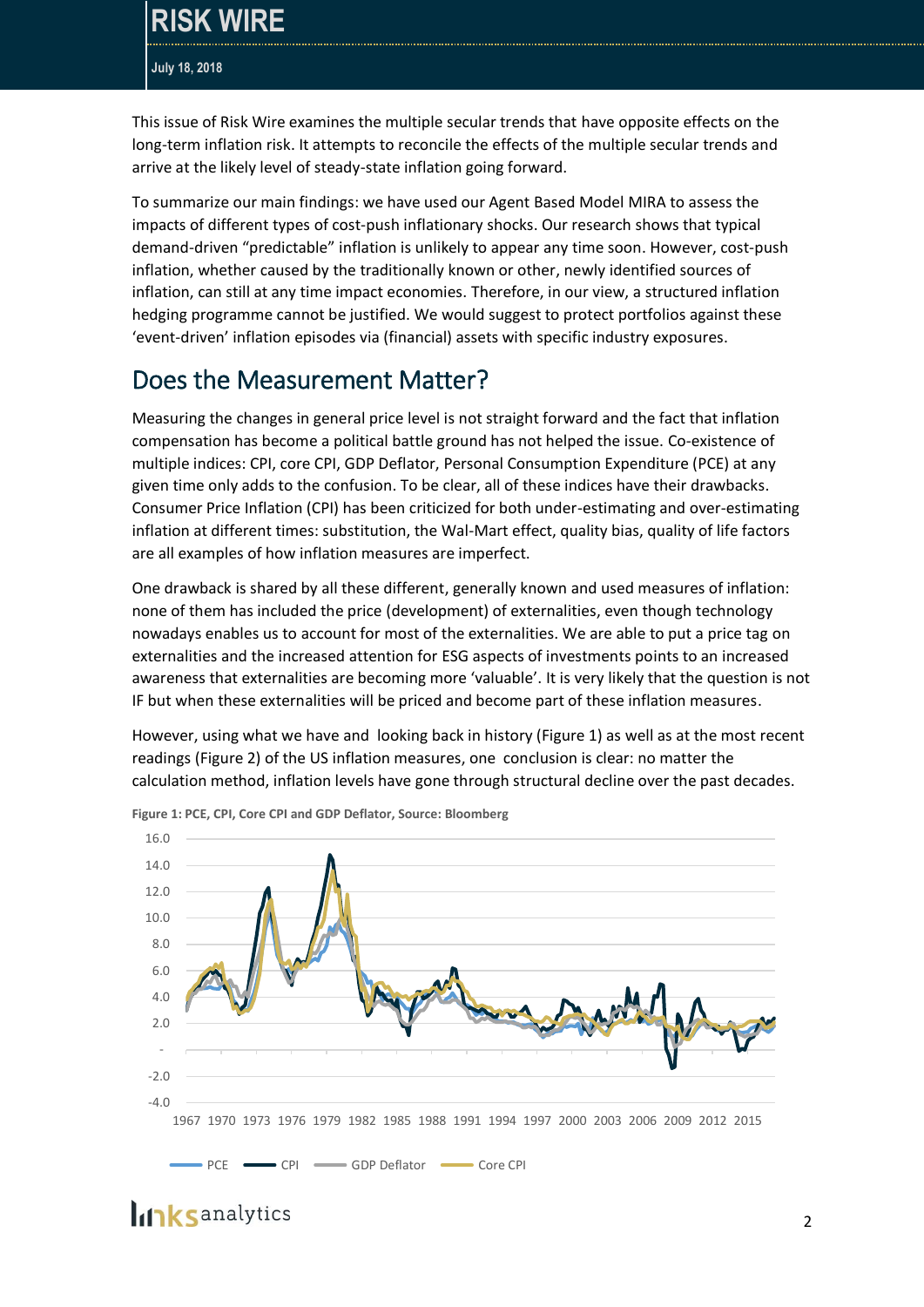**RISK WIRE**

**July 18, 2018**

Regardless of the calculation approach, the price level appears to increase by less than 2.5% on average, which given the context of near full employment in the US may appear to be a low number.



**Figure 2: Recent readings of US inflation measures. Source: Bloomberg**

#### Is Inflation Level Low Given the Economic Environment?

Traditional understanding of inflation driven by wage growth implies a fully functioning Phillips curve: the inverse relationship between unemployment and inflation. The only problem is of course that by all measures and calculations, either such a relationship never existed or it broke down since 1990s. Not only higher levels of employment tend to leave inflation unaffected (Figure 3), but even actual wage growth has limited impact on inflation (Figure 4).

**Figure 3: Relationship between unemployment and inflation, Source: FRED**



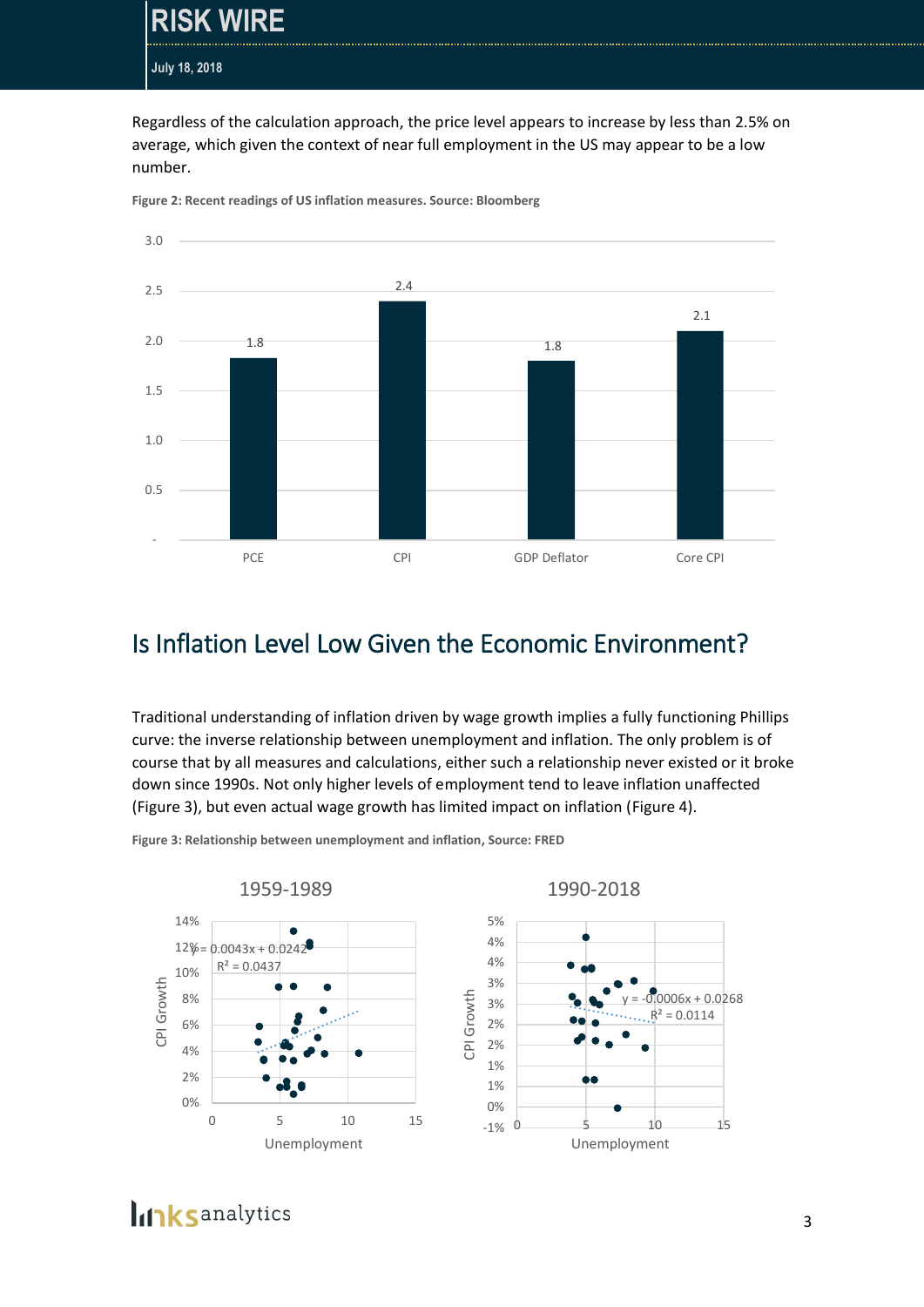**Figure 4: Relationship between wages and inflation, Source: FRED**

**RISK WIRE**

**July 18, 2018**



The cautious conclusion from wage-inflation data is that any common reasons for wage growth and inflation to co-move have disappeared over the last few decades. In order to assess the risk of inflation going forward, it is worthwhile to try and understand what happened so far: why has inflation (and interest rates) been disconnecting from employment and wages?

### Reasons for Inflation or Lack Thereof

Economic theory recognises two distinct sources of inflation:

- i. demand-driven inflation, whereby higher demand for goods and services pushes the price level higher due to the economy approaching its short-term maximum production capacity
- ii. cost-push inflation, whereby scarcity of some of the inputs push input and output prices higher.

Various long-term trends such as automation or ageing population impact the level of inflation through changing the aggregate demand (demand-driven inflation) or the structure of supply (cost-push inflation). However, there are trends that are not important in the context of economic theory, but may nevertheless be potent sources of inflation:

- i. **policy mistakes:** propensity of the central banks to be "behind the curve" and cause inflation by improperly changing monetary levers. Since there is no reason to believe that central banks are structurally and consistently wrong, this type of inflation can be considered insignificant in the long term.
- ii. **externality related:** many production processes have direct or indirect negative impact on the environment. This impact has traditionally been ignored in the costs of production, which in economics is referred to as externality. Over time, however, technology enables a better measurement, control and understanding of these externalities, while policy initiatives attempt to "internalise" these costs through indirect taxation. Such indirect taxation can be a source of significant inflation.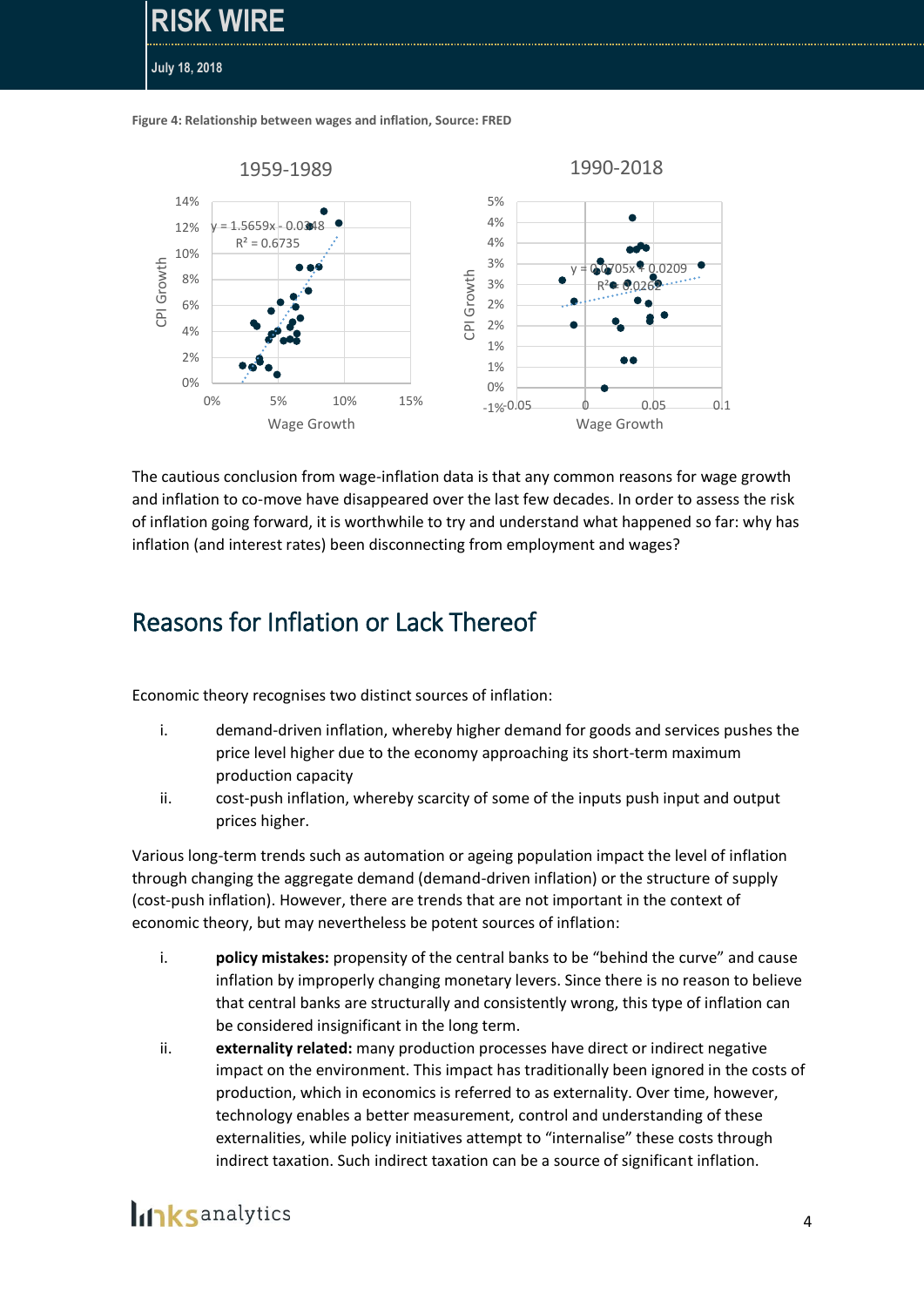Under normal circumstances, increasing business activity in the economy results in increases in employment level until maximum employment is achieved, beyond which firms begin to drive wages higher that in turn result in greater income and demand for goods and services. Since in the short-term the production capacity of the economy is physically constrained, the prices of goods and services begin to increase.

Two structurally potent trends upset this traditional understanding of demand-driven inflation:

- 1. emergence of global value chains in the late 1990s and through the 2000s blurred the national production capacity limits,
- 2. extreme differences in productivity growth rates in industries that are susceptible to automation and other industries caused migration of number of employees to low-paid low-productive low-knowledge industries, where they have no or limited bargaining power.

Both trends have the same effect: companies are able to sustain higher production growth while hiring fewer employees and paying them less.

The effect of global value chains is intuitive: instead of pushing domestic wages higher, companies actively outsource or relocate to countries with slack or cheap labour. As a result, companies are able to increase output without pushing domestic wages higher, which also translates into higher margins. With stable domestic wages, there is little pressure on inflation. The effect of global supply chains on inflation (in this case producer price inflation) is estimated at between 0 and -0.7% annually (Figure 5)

**Figure 5: Impact on inflation in 2014 due to global slack and the expansion of Global Value Chains (GVCs) since 1996, Source: (Dan Andrews, 2018). Note: The figure shows the annual change in producer price inflation in 2014 that is explained by the change in the level of GVCs since 1996 and the interaction of GVCs with the foreign and domestic output gaps.**



Increasing gaps between productivity improvements in various industries has resulted in uneven distribution of labour over time. To put it simply, improvements in productivity of most

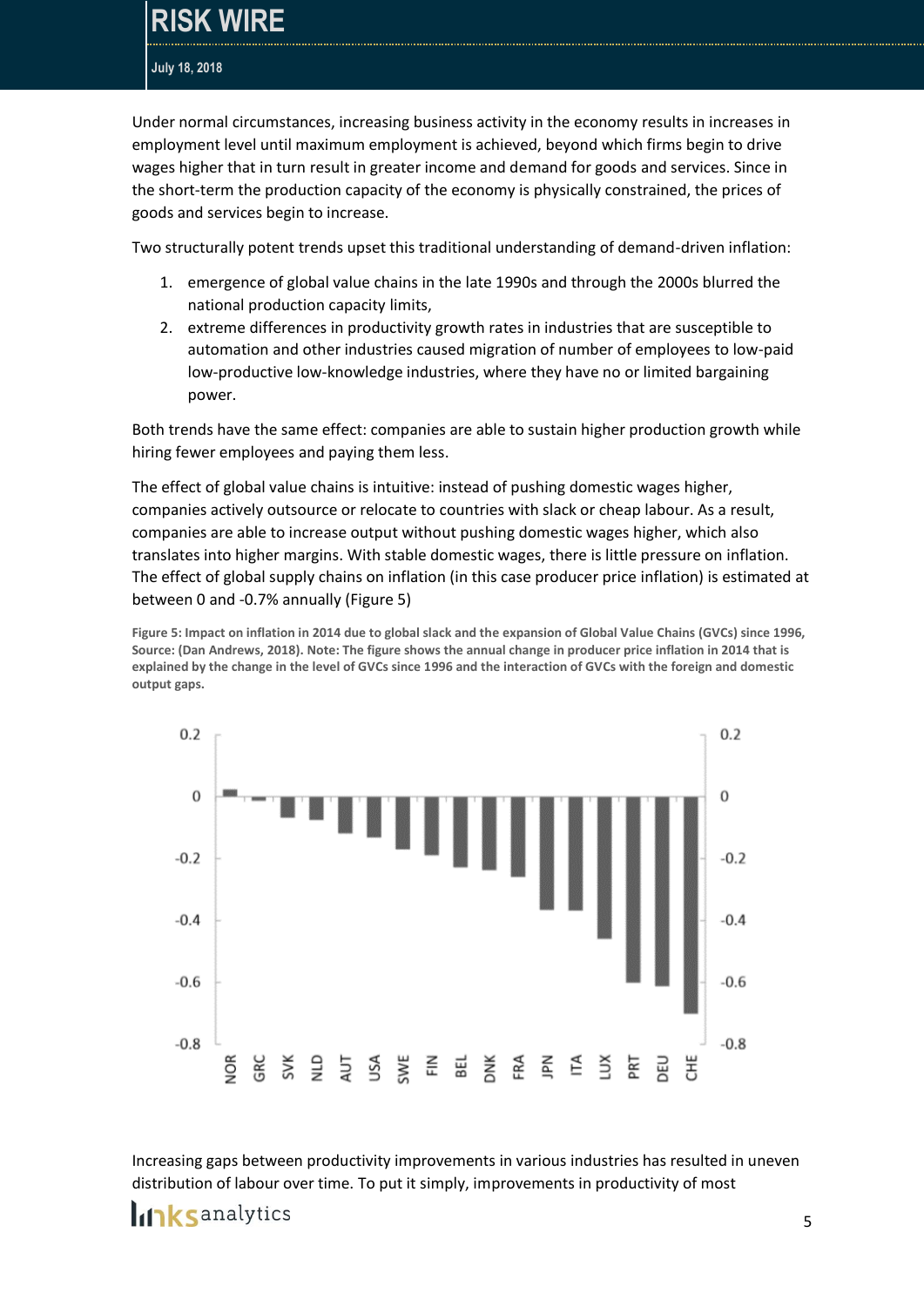### **RISK WIRE**

**July 18, 2018**

productive industries have been high enough to limit employment requirements. Employees that were left out of these industries partly migrated to industries with lower productivity and pay and partly remained permanently out of the labour pool (Figure 6). This phenomenon explains also why the *average* productivity has not risen over the last decades.

**Figure 6: Number of people employed by year in five buckets of industries ranked by labour productivity, Source: LINKS analytics research, BLS data. Bucket 1 includes the most productive industries, Bucket 5 includes the least productive industries.**



The list of least productive industries includes accommodation (hotels), personal and laundry services and food services (restaurants). The restaurants alone have nearly doubled their workforce since 1987 (Figure 7)



**Figure 7: Number of people employed by industry, low productivity industries, Source: BLS, LINKS calculations**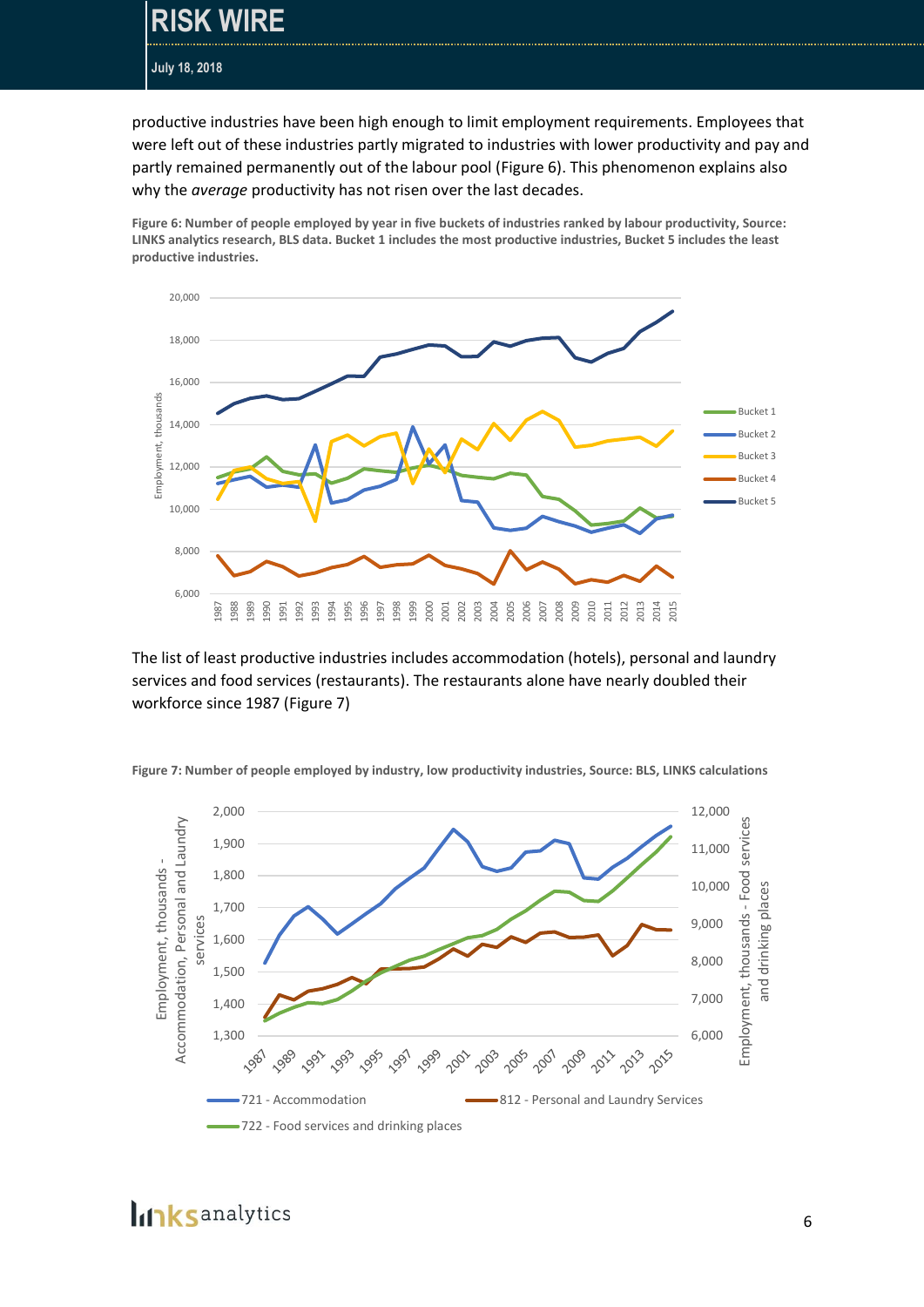**RISK WIRE July 18, 2018**

In contrast, most productive industries: utilities, telecommunications and chemicals have seen their number of people employed shrink since 1987 (Figure 8)



**Figure 8: Number of people employed by industry, high prdoductivity industries, Source: BLS, LINKS calculations**

It is likely that the combined effect of globalization and productivity-driven labour redundancy has temporarily limited the bargaining power of employees and domestic wage growth. Lower labour participation rate [\(Figure 9\)](#page-6-0) is also related to the two factors, as not all employees that were made redundant find suitable employment elsewhere in the economy.



<span id="page-6-0"></span>**Figure 9: Labour participation rate, Source: FRED**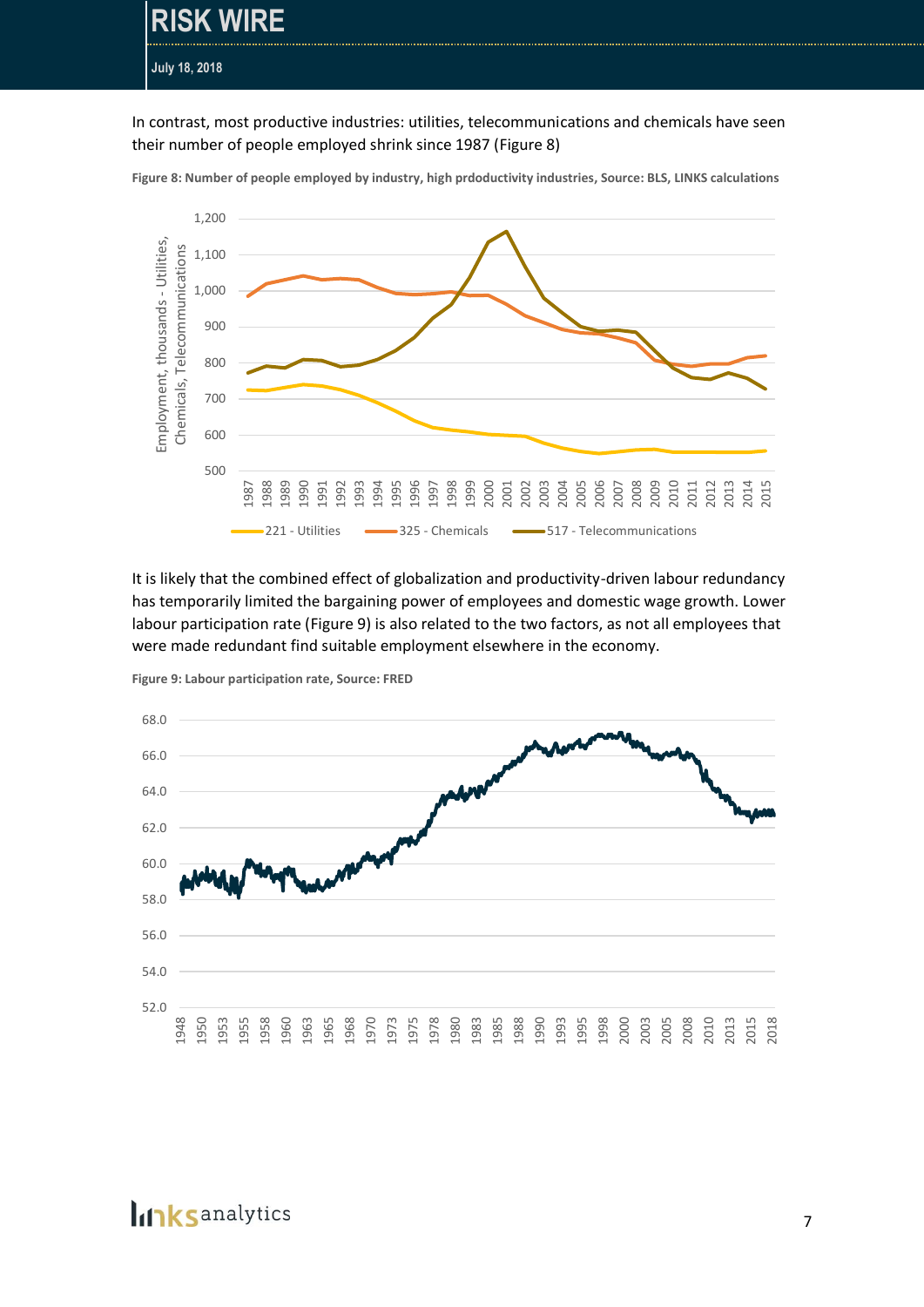### Is This Process Nearly Over?

Although it is plausible that the two effects have limited the inflationary pressure, the question is whether these structural trends have room to continue going forward. To some extent the question touches on subject area beyond economics and into the global geo-politics.

While the effects of globalization and automation were arguable and disputed a decade ago, the mainstream political life has caught on to the harmful effects on the distribution of incomes and wages. To an extent we have seen a backlash as far as globalization is concerned: BREXIT, US trade war, nationalist and protectionist tendencies elsewhere are arguably a reaction to the changing bargaining power of domestic (US and European) labour. To some extent, the process of further globalisation has slowed or halted, as evidenced by the KOF globalization index (Gygli, Haelg, & Sturm, 2018). Although the headline index still shows some upward movement (Figure 10), some of the constituents, such as cross-border financial asset holdings have peaked and reversed.



**Figure 10: KOF globalisation index, Source: ETH Zurich**

It is not hard to imagine that with worsening trade war rhetoric globally, increasing trade barriers as well as increasing wages in the low-cost countries combined with subdued wage growth in the US and Europe will eventually (have already to some extent) trigger a reversal. Such a reversal will inevitably have an inflationary effect that is similar in size but opposite in direction of the effects in Figure 5. The magnitude of the effect on inflation is likely to be no more than +70 basis points.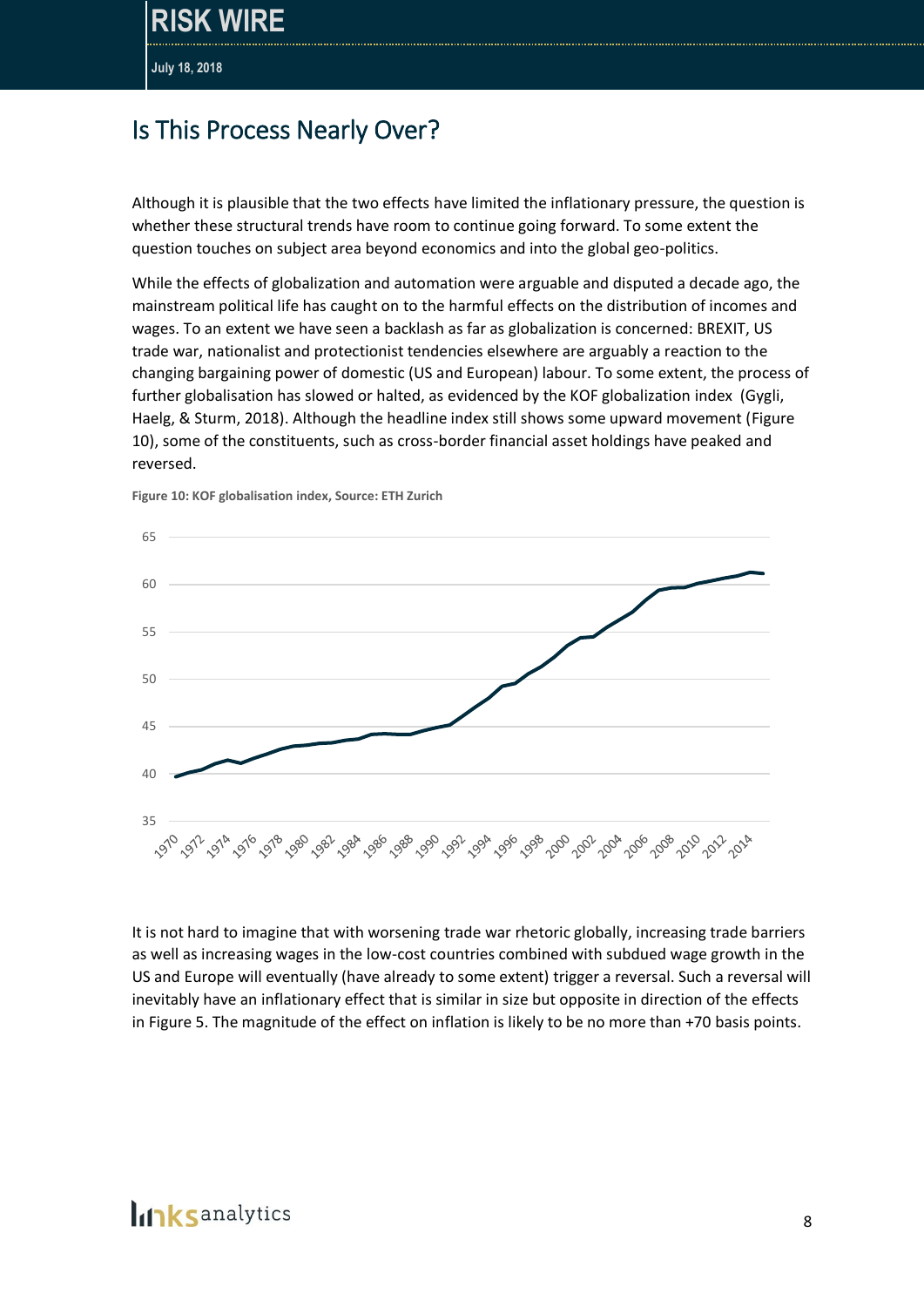## Automation Has Only Started

The effects of automation, on the other hand, are far from being fully absorbed by the economy. An often quoted work by Osborne and Frey of the University of Oxford (Osborne, 2013) focuses on advances in the fields of machine learning, data mining, computational statistics and particularly artificial intelligence. Drawing from advice from a set of in-house experts, the researchers estimate the probability of automation for each of nearly 800 occupations. Their conclusions are stark: approximately 47% of occupations in the US are highly susceptible to automation. It is important to note that although there is a lot of discussion of lost jobs in the manufacturing industry, the conclusions of Osborne and Frey largely relate to the services sector – the next big "shredder of jobs".

Since the publication of the Osborne and Frey study, there has been significant follow up research. One of the more critical research pieces published by OECD (Melanie Arntz, 2016) cites several reasons for a lot more subdued impact of automation than suggested by Osborne and Frey:

- i. automation impacts specific tasks and not whole occupations; if an occupation has even a single task that cannot be automated, the whole occupation is unlikely to be replaced
- ii. there are cultural and ethical hurdles to full automation
- iii. costs of automation were not part of Osborne and Frey study.

While admitting that all of the reasons above are valid, we believe they are also very temporary. Even if some tasks are not possible to automate, automation of most tasks will result in fewer individuals employed carrying out different types of tasks. Costs of automation in most industries eventually fall rapidly, while ethical and cultural issues do get resolved over time. It should be noted that according to the conservative estimates of OECD, 9% of jobs in the US are susceptible to automation, which is still a significant number.

### Estimating the Impact of Automation on Inflation

The most significant effect of automation is the impact on wages and the total number of people employed. We have used the Osborne and Frey study estimates of automation probability by occupation and made an additional assumption that 40% of employees that were made redundant would find jobs in other occupations with comparable pay, 30% will have to fall back to low-skilled low-paid jobs and another 30% will be permanently out of the labour pool.

These assumptions result in a -15% decline in wage income over the period in which automation occurs, or ~1.5% per year assuming a decade-long process. The corresponding headwind for inflation is -1.2% annually. Automation wave that is happening currently and into the future affects the occupations with largest number of people employed [\(Figure 11\)](#page-9-0).

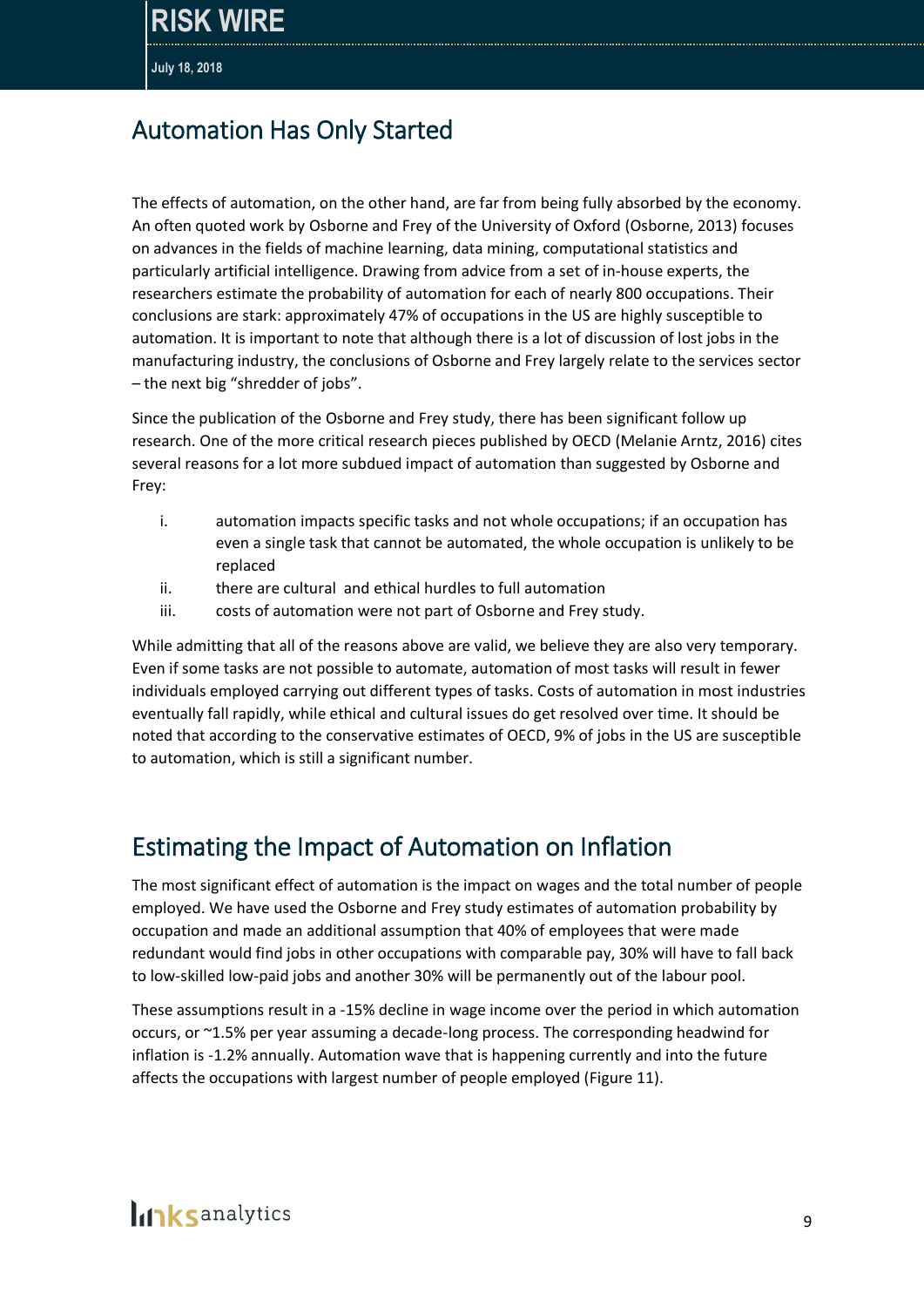## **RISK WIRE**

**July 18, 2018**

<span id="page-9-0"></span>**Figure 11: Impact of automation on largest occupations by people employed, Source: LINKS calculations, (Osborne, 2013) data**



## Ageing – a New Structural Trend

Rapidly ageing population is another major structural issue affecting long-term inflation. First, upon retirement not surprising both earned income and actual expenditures fall. Although spending falls less than income, the overall ~20% fall is still significant to make a difference [\(Figure 12\)](#page-10-0).

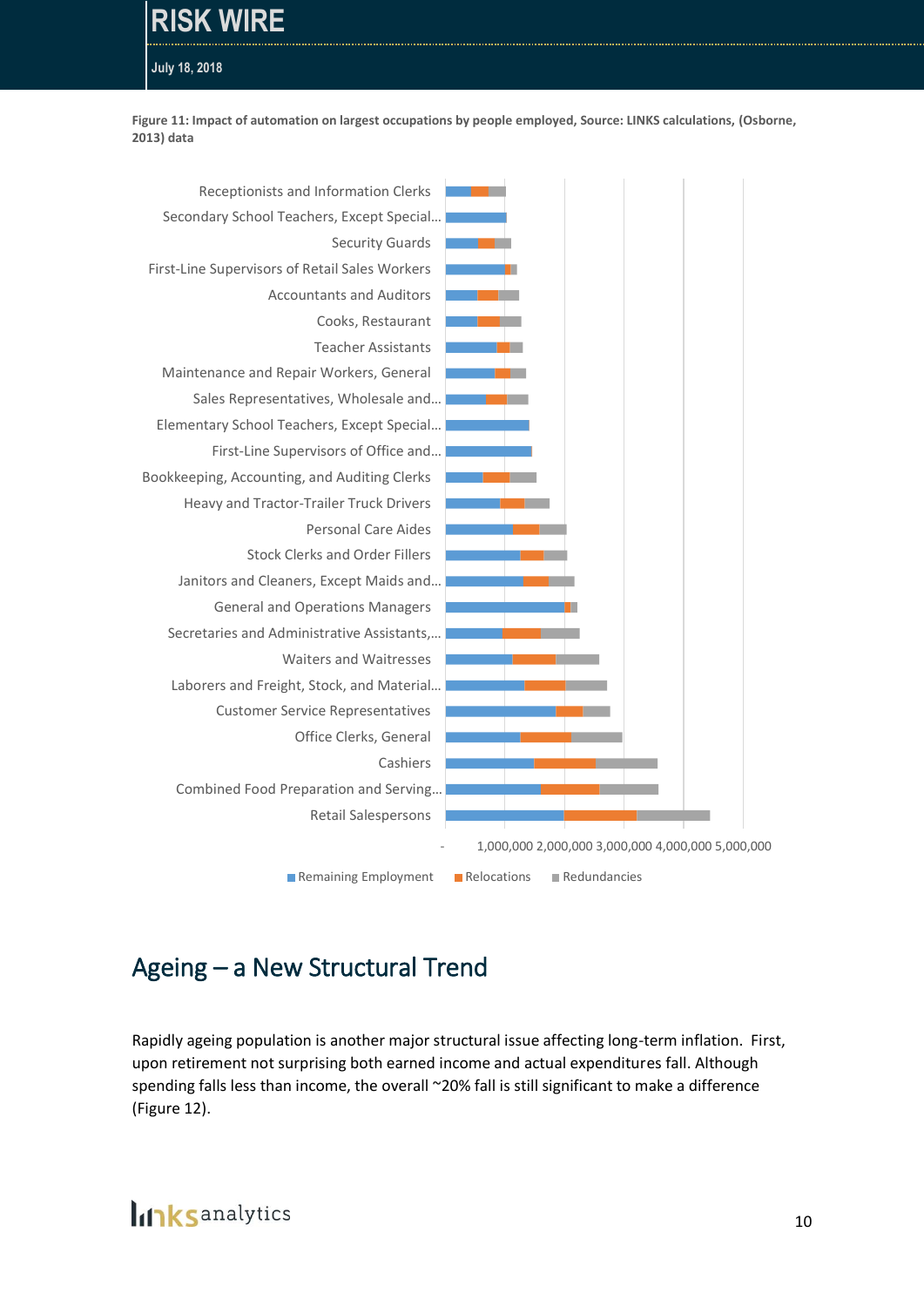#### <span id="page-10-0"></span>**Figure 12: Per capita spending by age group, US, Source: US BLS**

#### Per capita spending by age group (USA)

|                                       | Age of householder |          |          |          |          |          |          |
|---------------------------------------|--------------------|----------|----------|----------|----------|----------|----------|
|                                       | Under 25           | 25 to 34 | 35 to 44 | 45 to 54 | 55 to 64 | 65 to 74 | 75 years |
|                                       | years              | years    | years    | years    | years    | years    | and over |
| Income after taxes                    | 12761              | 20443    | 22697    | 27664    | 32184    | 24288    | 19545    |
| Difference income and expenditures    | $-1299$            | 3838     | 5333     | 6697     | 7201     | 1679     | $-253$   |
| Average annual expenditures (dollars) | 14060              | 16605    | 17364    | 20967    | 24982    | 22609    | 19798    |
| Food                                  | 2090               | 2203     | 2352     | 2659     | 3001     | 2927     | 2618     |
| Food away from home                   | 866                | 961      | 1004     | 1108     | 1250     | 1049     | 836      |
| Housing                               | 4868               | 6164     | 6274     | 6787     | 8091     | 7612     | 7382     |
| Apparel and services                  | 698                | 668      | 711      | 673      | 758      | 696      | 496      |
| Transportation                        | 2667               | 2740     | 2535     | 3360     | 3963     | 3702     | 2269     |
| <b>Health care</b>                    | 338                | 645      | 764      | 1133     | 1855     | 2582     | 2987     |
| Entertainment                         | 617                | 894      | 1005     | 1134     | 1384     | 1315     | 992      |
| Personal care products and services   | 180                | 198      | 208      | 238      | 294      | 316      | 285      |
| Reading                               | 21                 | 25       | 26       | 43       | 70       | 81       | 84       |
| Education                             | 955                | 289      | 283      | 734      | 478      | 95       | 88       |

Secondly, the structure of spending changes away from regular consumer goods towards health care (at least in the US - [Figure 13\)](#page-10-1). Since the weight of baskets of products in CPI change very slowly, this shift is likely to become a structural limit to the prices over time.

<span id="page-10-1"></span>**Figure 13: Spending by product after retirement, Source: US BLS**



-100.0%-80.0% -60.0% -40.0% -20.0% 0.0% 20.0% 40.0% 60.0% 80.0%

In order to estimate the impact of ageing on inflation, we base the proportion of working age population on the UN forecast: the proportion of working age population in developed countries will be down from 48.1% in 2015 to 43% in 2035. This means net retirement of 0.25% annually, or change in income and spending of  $\sim$  0.2%, translating into -0.3% annual decline in the rate of change in CPI.

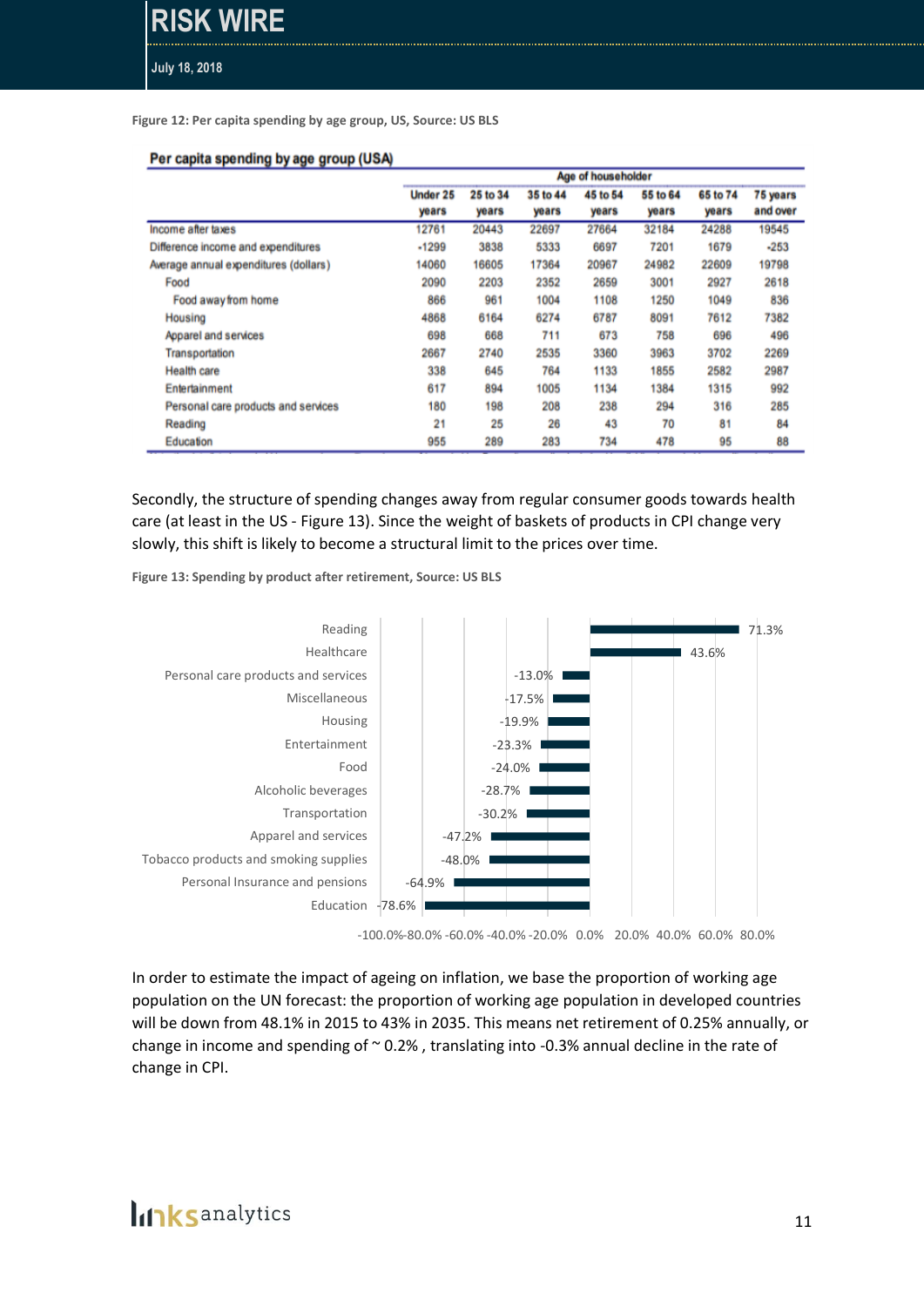## Cost-Push Shocks

Up to this point it is clear then that there are very few real sources of structural inflation in the economy due to the accelerating automation and ageing population. This however does not mean that there will not be any significant unexpected inflationary episodes. Such rapid increases in the price level, just as in the past hundred years, are likely to be caused by sudden interruptions of global supply chains. Shortage in key commodities, such as oil, metals or agricultural commodities is likely to cause a temporary but severe increase in general price levels.

Such a scenario is more damaging than the demand-driven inflation, since it may occur with equal probability in both full-employment and subdued economic environments. A combination of low labour participation rate, stagnant incomes and rapidly increasing price levels can also have dangerous long-term effects.

We use LINKS Mira ABM to assess the impact of an arbitrary 75% price increase in major commodity prices. Such an increase is not too far from historic precedents, particularly the first and second oil crises in 1970s and 80s. Today, just as then, there is open multilateral warfare in the region that produces a significant proportion of global oil supply. Oil is still 31% of Total Produced Energy Globally. Too much to realistically expect that oil will be replaced by renewable energy in the next decades.

Energy is still the most strategically important commodity globally, with about 3.6% immediate inflation impact [\(Figure 14\)](#page-11-0). Although this would bring the total level of inflation to ~5.5% at least in the US, this is still half the level seen in 1970s and 1980s.

<span id="page-11-0"></span>



The question remains whether the impact of such a shock is temporary. If the resulting inflation remains high over the following years, there is clearly need for considering a hedge. However,

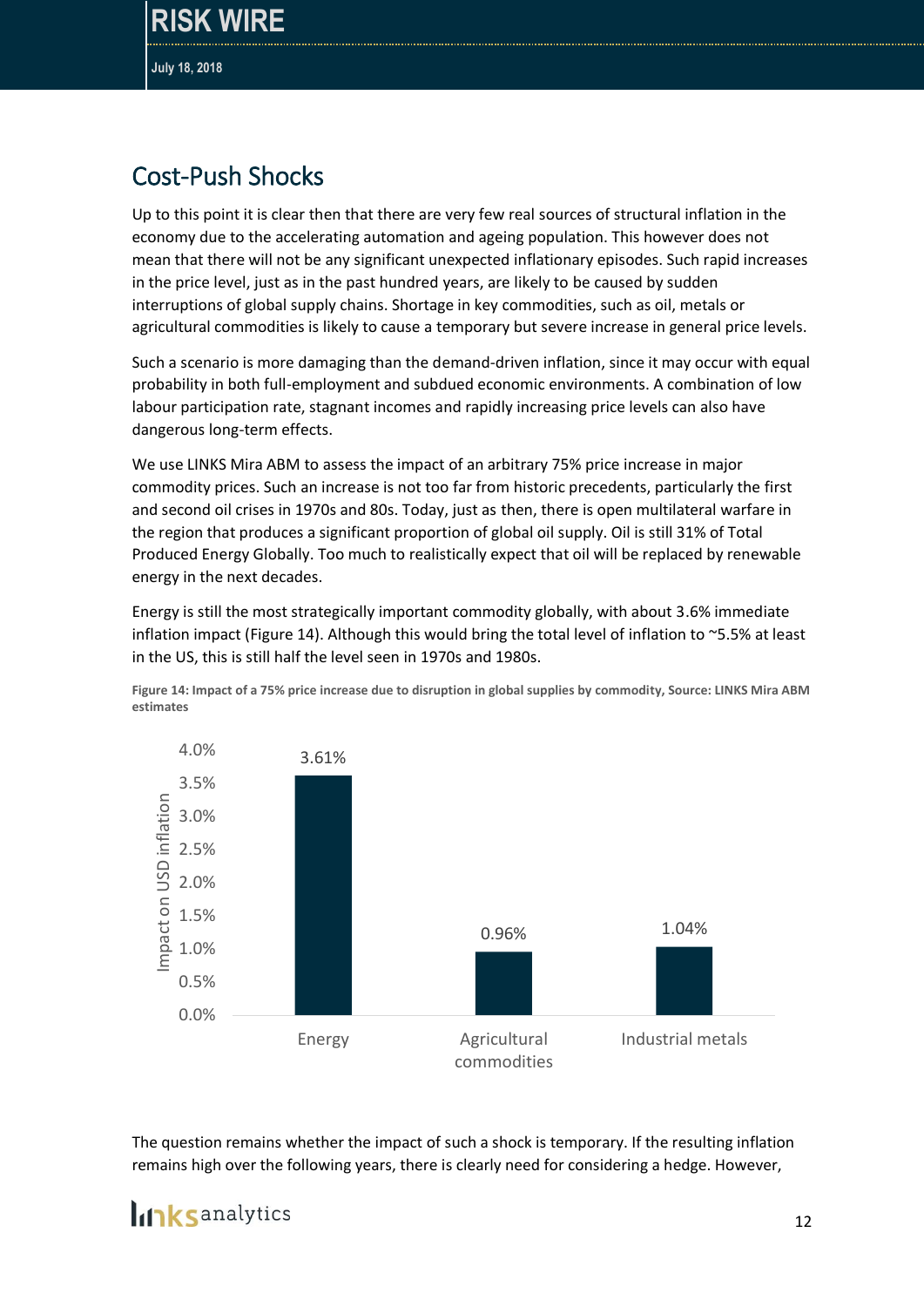previous episodes of rapid increase in prices of commodities have resulted in two reactions: shrinking business activity, and rapid substitution and technological change. Both effects limited the long-term impact of supply shock inflation.

## Externality-related Inflation

Up to this point we have covered the "known knowns" of inflation, i.e. the sources of price level increase that are traditionally at play. The traditional demand-driven inflation is hampered by long-term headwinds of ageing population and extreme automation. Cost-push inflation, on the other hand, may be significant at least as far as energy costs are concerned, however, by definition, it will be temporary in nature.

The assessment of long-term inflation, however, would be incomplete without considering the "known unknowns" of externality-related inflation – the likelihood of increasing price levels due to the social and government pressure to address the costs of environmental issues of development by indirect taxation. Many of the listed environmental issues either have already or are likely to trigger new indirect taxation:

- i. Worsening air quality due to fine particles (droplets in the air carrying heavy metals that are smaller in width than 2.5 micron) already leads to 7 million pre-mature deaths globally according to the World Health Organisation (WHO). Many countries have already imposed taxes on factories and road vehicles emitting these particles.
- ii. CO2 and global warming: the global production of CO2 is 10 bn tons where the natural absorption capacity of the earth is 5 bn tons. CO2 emissions are already priced and can be traded, though the scale will likely grow.
- iii. Water aquifers (underground water reserves) will soon (matter of decades) be depleted in India, China, Pakistan, southern Europe, western United States. As 40% of the world food production relies on irrigation with groundwater, it is plausible to expect policy action to address unsustainable ground water use.
- iv. Contamination of the oceans with plastic is a rising issue with continued calls for replacement of plastic packaging with alternatives that are considerably more expensive. Biodegradable plastics are not necessarily a solution, since they do not degrade sufficiently quickly in an ocean environment. The move in many countries to introduce additional taxes, minimum price or a combination for plastic packaging, straws, bags and cups is likely to add to inflation.
- v. The automotive industry already faces significant indirect taxation of internal combustion engines in Europe. Over time the question of recycling of lithium ion batteries is likely to add to the price level.

The common feature of all of the factors in this incomplete list is the unknown probability, timing and size of impact on inflation. But it is difficult to ignore these forces either, since they may turn out to have a significant impact on inflation. The inherent uncertainty of impact means that actively hedging against these sources of inflation cannot be effective<sup>1</sup>. Taking these factors into account when building the asset mix is another matter: many asset classes have an inverse

 $\overline{a}$ 

 $1$  Active hedging implies an ability to measure the potential impact, timing, calculate hedge ratios etc. Uncertain nature of these forces means that it is impossible to build an effective hedging programme.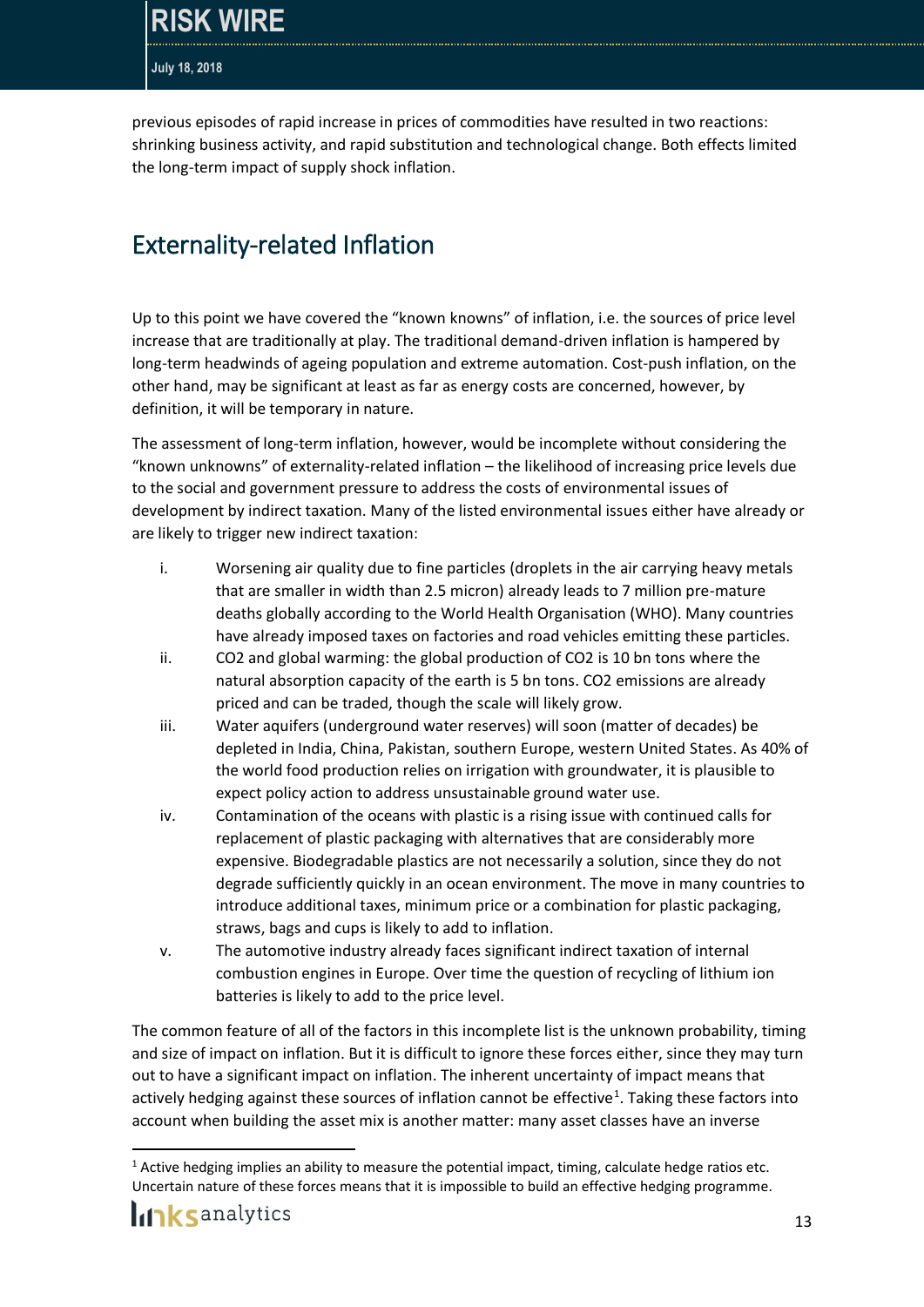**WIRF** 

#### **July 18, 2018**

relationship with the sources of inflation risk. Including these assets in the asset mix will provide a "free" hedge as well as income.

#### Conclusion

Continuously low interest rates in the face of very low unemployment rate justifiably raise inflationary concerns. Protecting institutional portfolios against inflation does not come cheap – sensible hedge against inflation comes with increasing volatility and adds to the risk of the portfolio. It is therefore worthwhile to consider whether at least in the typical "core" scenarios of pension funds, inflationary concerns are truly justified.

The persistent low-trending levels of inflation in the past two decades are likely to be the effect of the emergence of global value chains and automation. Although there is significant political pushback against globalisation that can in theory reverse its effect on inflation, i.e. cause domestic price increases, our estimates suggest that the disinflationary effects of automation and ageing population in the coming years more than make up for the difference. In fact, if anything, the combined effect of long-term structural trends point at ~ 90 bp lower demand-driven inflation going forward [\(Figure 15\)](#page-13-0). An active inflation hedging program for demand-driven inflation is therefore likely to cost more than its potential benefit.



<span id="page-13-0"></span>**Figure 15: Impact of long-term structural trends on inflation in the US, Source: LINKS estimates**

However, the effects of cost-push and externality-driven inflation can be large. Although it is possible to assess the magnitude of cost-push inflation depending on the source, the timing of such an event is still unknown. Both timing and magnitude of externality-driven forces impacting inflation are uncertain. Such an inflation risk can be addressed by holding assets that have "natural" hedging features, such as energy-related assets, agricultural trading and commodity exposure. We have used our Agent Based Model MIRA to go one level deeper and 'translated' these known resource-related price shocks in order to assess which industries would suffer and profit the most. That generates a clearer picture of how to diversify in case one intends to protect the portfolio against adverse supply-side driven inflation shocks.

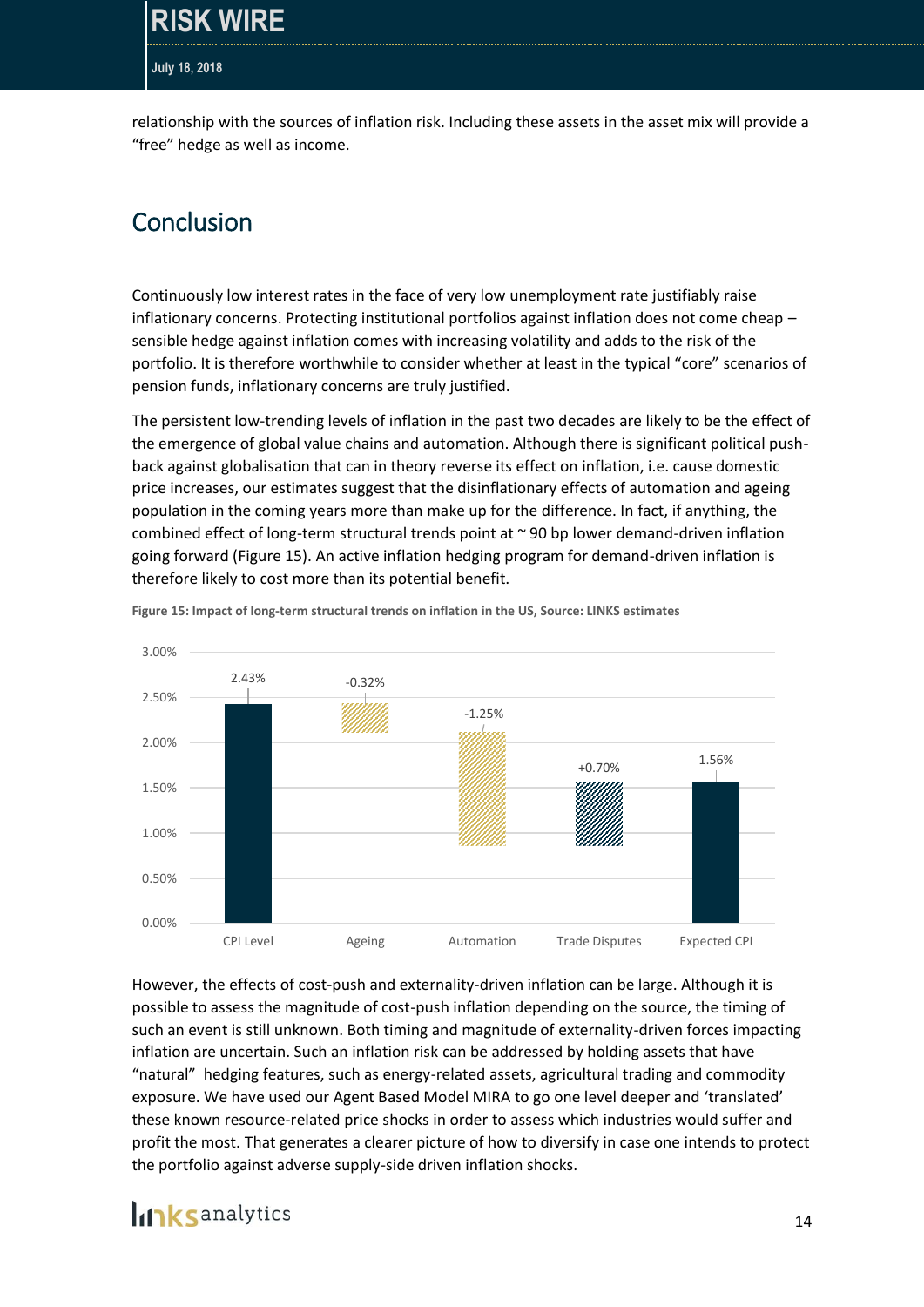#### **References**

- A. Eller, D. G. (2017). *Energy Storage Trends and Opportunities in Emerging Markets.* New York: International Finance Corporation.
- A. Prskawetz, T. F.-C. (2007). *The Relationship Between Demographic Change and Economic Growth in the EU.* Viena: Österreichischen Akademie der Wissenschaften .
- Dan Andrews, P. G. (2018). *A GENIE IN A BOTTLE? GLOBALISATION, COMPETITION AND INFLATION.* Paris: OECD.
- FactSet. (2017). *Earnings Insights.* Factset.
- Feng Zhu, N. F. (2016). *Products to Platforms: Making the Leap.* Harvard Business Review.
- Gygli, S., Haelg, F., & Sturm, J.-E. (2018). *The KOF Globalisation Index – Revisited.* Zurich: ETH Zurich.
- LINKS Analytics. (2016). *Tesla's Road to Mass Market.* Seekingalpha.
- Melanie Arntz, T. G. (2016). *The Risk of Automation for Jobs in OECD Countries.* OECD. Paris: OECD Publishing.
- Osborne, C. B. (2013). *The Future of Employment: How Susceptible Are Jobs to Computerisation?* Oxford: Oxford University Press.
- Richard Dobbs, J. R. (2016). *Emerging demographics are the new emerging markets.* McKinsey Global Institute.